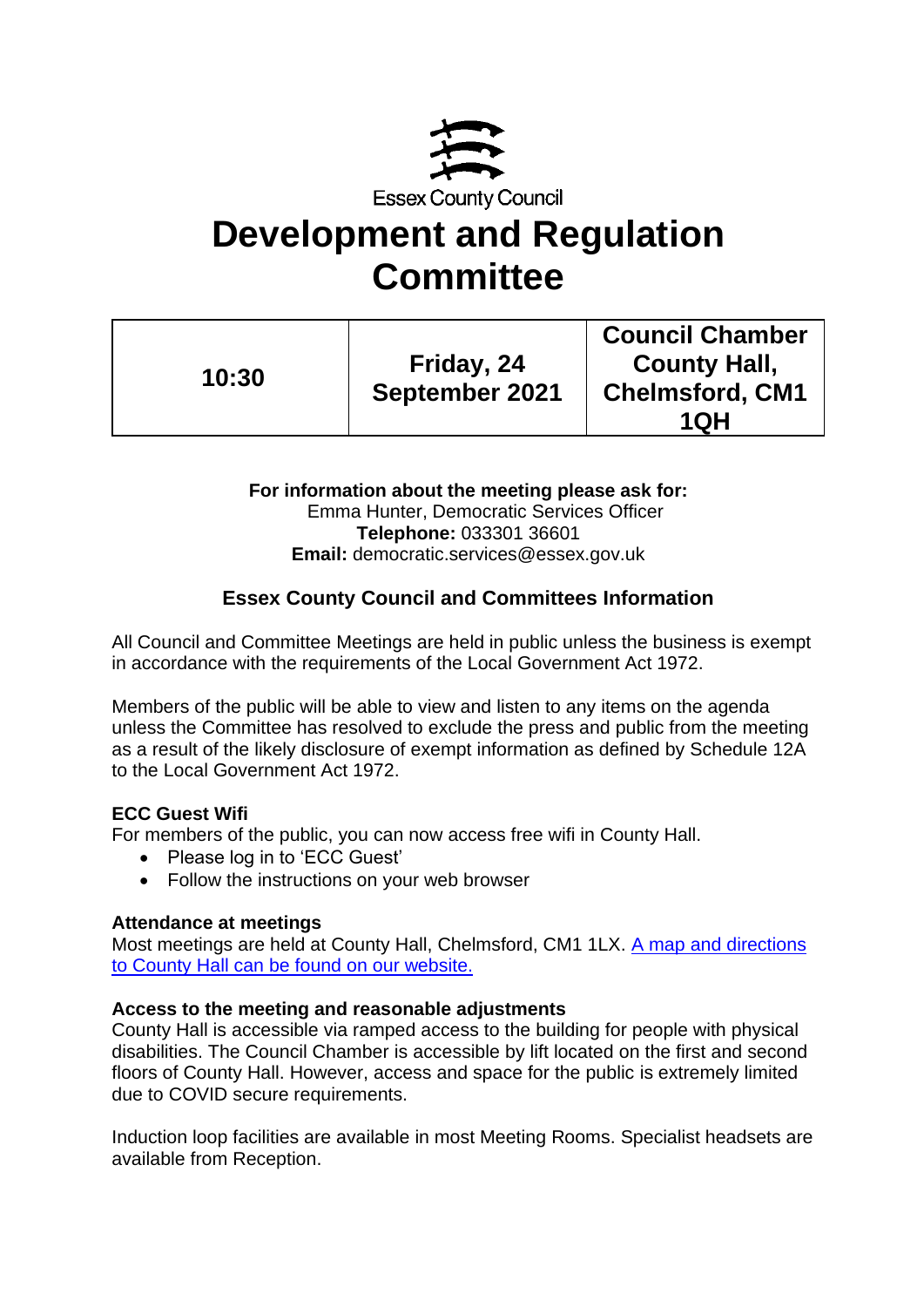### **Accessing Documents**

If you have a need for documents in, large print, Braille, electronically or in alternative languages and easy read please contact the Democratic Services Officer before the meeting takes place. For further information about how you can access this meeting, contact the Democratic Services Officer.

The agenda is also available on the Essex County Council website, www.essex.gov.uk From the Home Page, click on 'Running the council', then on 'How decisions are made', then 'council meetings calendar'. Finally, select the relevant committee from the calendar of meetings.

### **Audio recording of meetings**

Please note that in the interests of improving access to the Council's meetings, a sound recording is made of the public parts of many of the Council's Committees. The Chairman will make an announcement at the start of the meeting if it is being recorded.

We are experimentally streaming some meetings on the ECC Democracy YouTube [Channel.](https://eur02.safelinks.protection.outlook.com/?url=https%3A%2F%2Fwww.youtube.com%2Fchannel%2FUCOOP9vKq82ogpyG1gtCnyHQ&data=04%7C01%7C%7Cafdf498032bb42bc576a08d91924b56e%7Ca8b4324f155c4215a0f17ed8cc9a992f%7C0%7C0%7C637568467711384149%7CUnknown%7CTWFpbGZsb3d8eyJWIjoiMC4wLjAwMDAiLCJQIjoiV2luMzIiLCJBTiI6Ik1haWwiLCJXVCI6Mn0%3D%7C1000&sdata=FgEVbcbF%2B%2BFaK4TM2n9gtpI%2FxpckuP2MVd7WhX7bG6A%3D&reserved=0) You may wish to see if this meeting is being streamed but please remember that this is an experimental service. There is also an [audio broadcast accessible via](https://cmis.essex.gov.uk/essexcmis5/CalendarofMeetings.aspx)  [our website.](https://cmis.essex.gov.uk/essexcmis5/CalendarofMeetings.aspx)

If you are unable to attend and wish to see if the recording is available, you can visit the ECC Democracy YouTube Channel or, for the audio recording check the [Calendar](https://cmis.essex.gov.uk/essexcmis5/CalendarofMeetings.aspx)  [of Meetings](https://cmis.essex.gov.uk/essexcmis5/CalendarofMeetings.aspx) any time after the meeting starts. Any audio available can be accessed via the box in the centre of the page, or the links immediately below it.

Should you wish to record the meeting, please contact the officer shown on the agenda front page.

### **How to take part in the meeting**

If you wish to address the Committee, you should contact the Democratic Services Officer preferably by email at [democratic.services@essex.gov.uk](mailto:democratic.services@essex.gov.uk) no later than 5pm on the Tuesday before the meeting. If you cannot email then you can telephone 033301 31642 or 033301 39825, between 9.00 am and 5.00 pm, Monday to Friday. However, it will not be possible to register you to speak after 5.00pm on the Tuesday before the Committee meeting.

**Pages**

| <b>Membership, Apologies, Substitutions and Declarations</b> | $7 - 7$ |
|--------------------------------------------------------------|---------|
| of Interest                                                  |         |

**2 Minutes**

**8 - 22**

To approve the minutes of the meeting held on the 23 July 2021.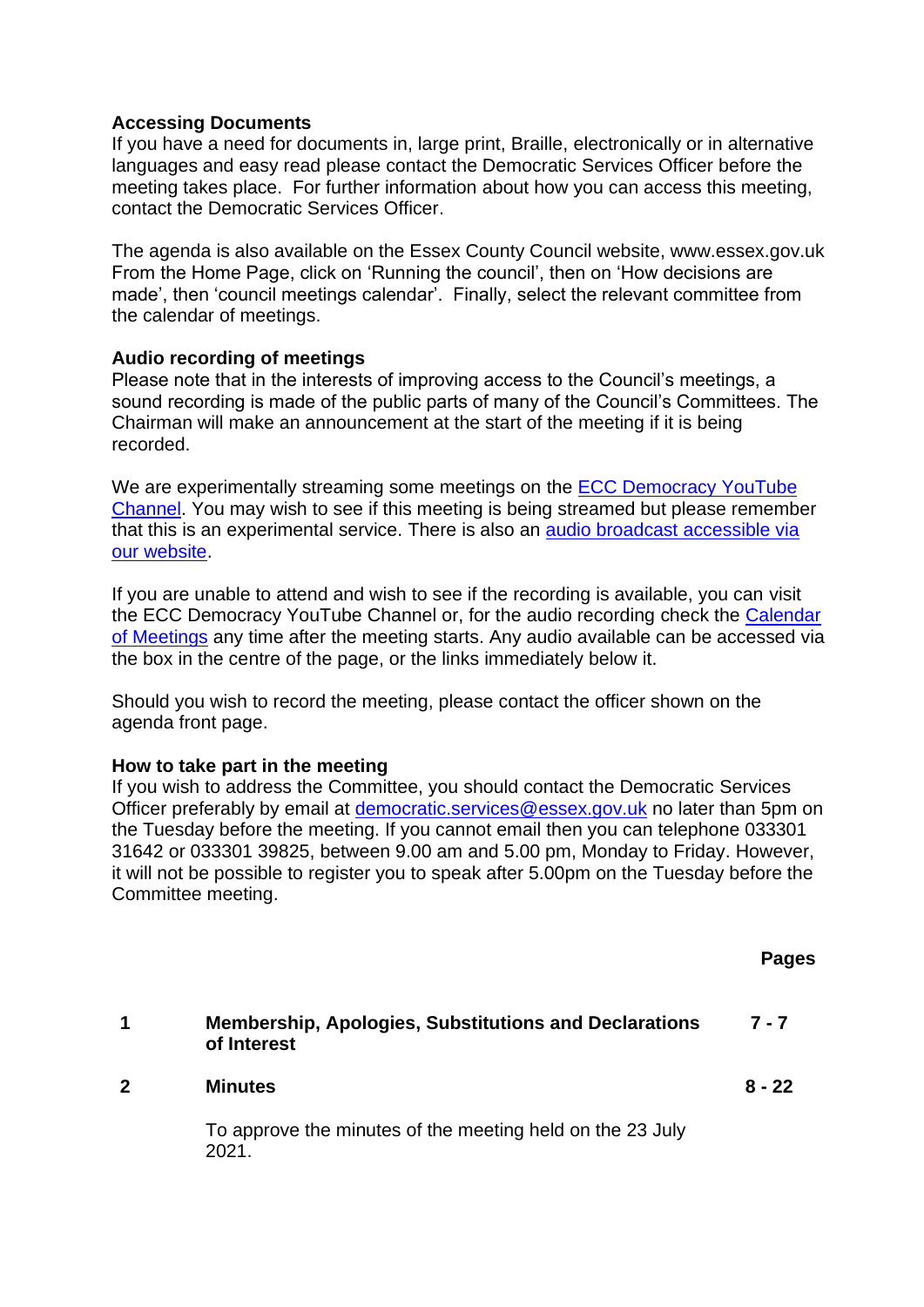### **3 Identification of Items Involving Public Speaking**

To note where members of the public are speaking on an agenda item. These items may be brought forward on the agenda. Please note that members of the public wishing to speak must email democratic.services@essex.gov.uk no later than 5pm on Tuesday before the meeting.

### **4 Minerals and Waste**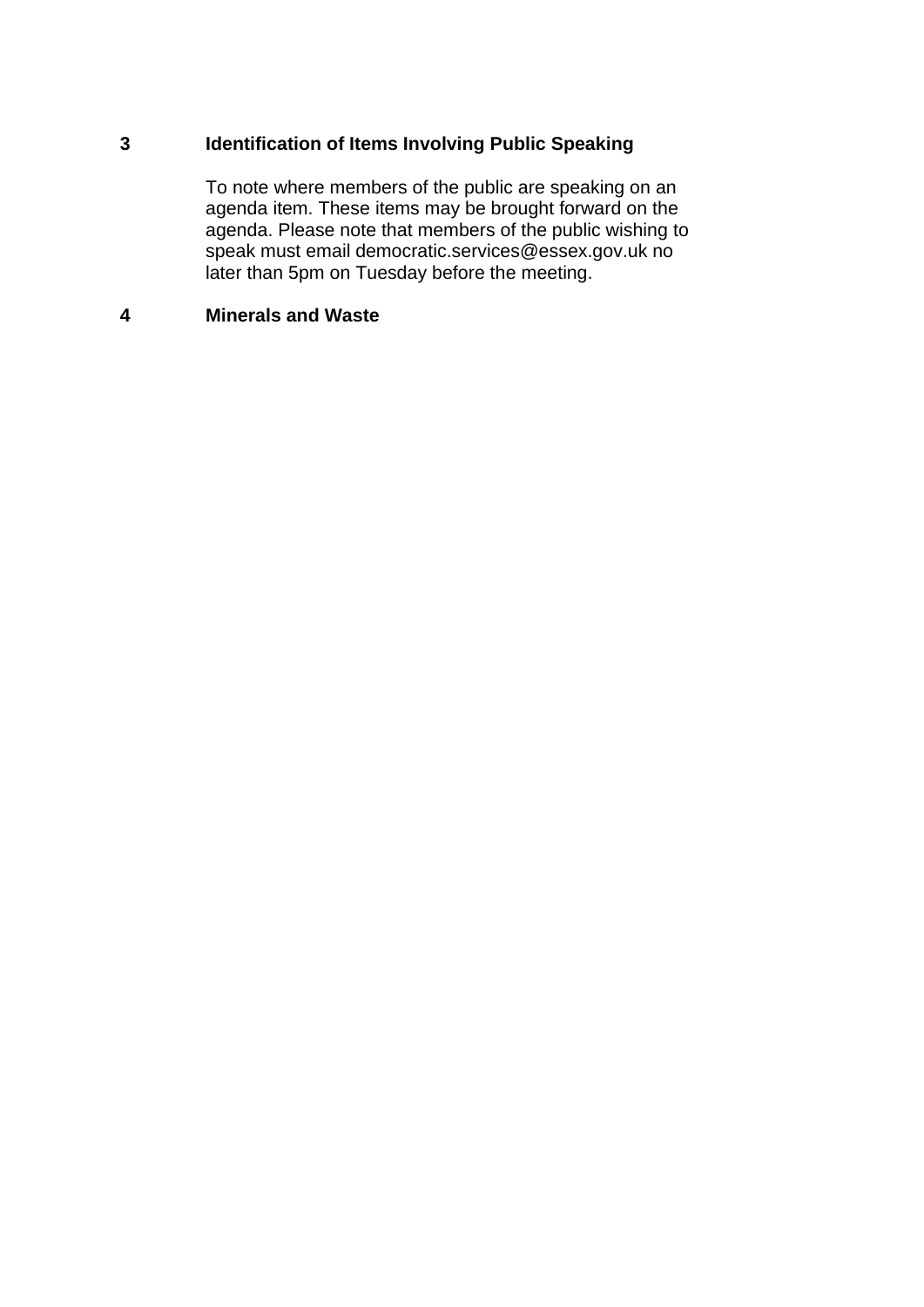### **4.1 Land at Martells Quarry, Slough Lane, Ardleigh, Essex, CO7 7RU 23 - 156**

To consider report DR/16/21 relating to:

(i) Continuation of use of a water management pipeline without compliance with Condition 1 (Duration) of planning permission ESS/14/18/TEN ("Proposed retention of water management pipeline") to enable the continued use until 30 September 2041. Ref: ESS/24/20/TEN

(ii) Continuation of use of washing plant for the recycling of non-hazardous and inert wastes without compliance with Conditions 2 (Duration); 10 and 11 (Routeing Restrictions/HGV Movements); and 19 (Restoration Scheme) of planning permission ESS/32/18/TEN ("the installation and use of a washing plant for the recycling of non-hazardous and inert wastes, the use of a crusher, the installation of a weighbridge office and relocation of a weighbridge together with associated access onto the highway").

Ref: ESS/25/20/TEN

(iii) Continuation of use of a mineral washing plant without compliance with Condition 2 (Use and Duration of plant) of planning permission ESS/43/14/TEN ("Installation and use of a new replacement mobile mineral washing plant") to enable the continued use until 30th September 2039. Ref: ESS/26/20/TEN

(iv) Continuation of use of the land for mineral extraction and infilling without compliance with Conditions 2, 3, 4, and 5 (Duration); 6 (Approved Details); 25 and 26 (HGV Routeing Requirements) and 56 (Restoration and Aftercare) of planning permission ESS/61/19/TEN ("Continuation of use of land for mineral extraction and infilling without compliance with Condition 6 (Approved Details) of planning permission ref no: ESS/53/17/TEN.") Ref: ESS/27/20/TEN

(v) Proposed western extension to Martells Quarry for the extraction, processing, sale and distribution of silica sand and gravel, and subsequent restoration using inert materials along with the creation of a new access. Ref: ESS/29/20/TEN.

**Location:** Land at Martells Quarry, Slough Lane, Ardleigh, Essex, CO7 7RU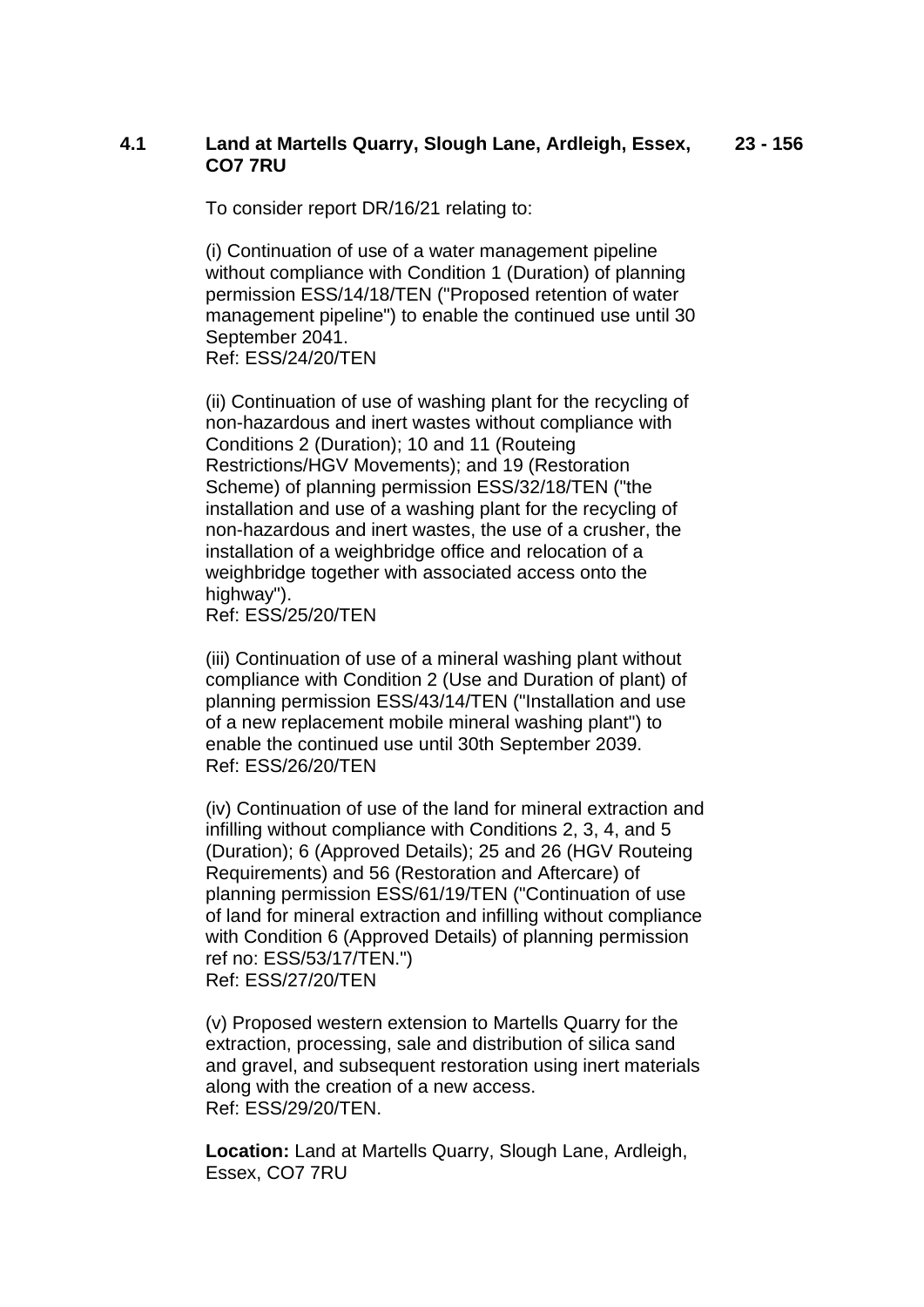**Ref:** ESS/24/20/TEN, ESS/25/20/TEN, ESS/26/20/TEN, ESS/27/20/TEN and ESS/29/20/TEN.

### **4.2 Land adjacent to Chelmsford City Racecourse, Great Leighs, Chelmsford 157 - 188**

To consider report DR/17/21 relating to a Pyrolysis Plant to generate electricity from imported solid recovered fuel, associated building and offices. **Location:** Land adjacent to Chelmsford City Racecourse, Great Leighs, Chelmsford, CM3 1QP **Ref:** ESS/61/21/CHL

### **4.3 Bradwell Quarry**

To consider report DR/18/21 relating to the extraction of 6.5 million tonnes of sand and gravel (from Site A7 as identified in the Essex Minerals Local Plan 2014) including the retention of the existing access onto the A120, the processing plant (including sand and gravel washing plant), office and weighbridge, ready mix concrete plant, bagging unit, DSM plant, water and silt management systems, extension of the internal haul road into Site A7 and access for private and support vehicles to the Site A7 contractors compound via Woodhouse Lane, with restoration to agriculture and biodiversity (species rich grassland and wetland).

**Location**: Bradwell Quarry **Ref**: ESS/12/20/BTE

### **5 Information Items**

#### **5.1 Applications, Enforcement and Appeals Statistics 216 - 217**

To update Members with relevant information on Planning Applications, Appeals and Enforcements, as at the end of July 2021, plus other background information as may be requested by the Committee. Report DR/19/20

#### **5.2 Applications, Enforcement and Appeals Statistics 218 - 219**

To update Members with relevant information on Planning Applications, Appeals and Enforcements, as at the end of the previous month, plus other background information as may be requested by Committee. Report DR/20/21

**189 - 215**